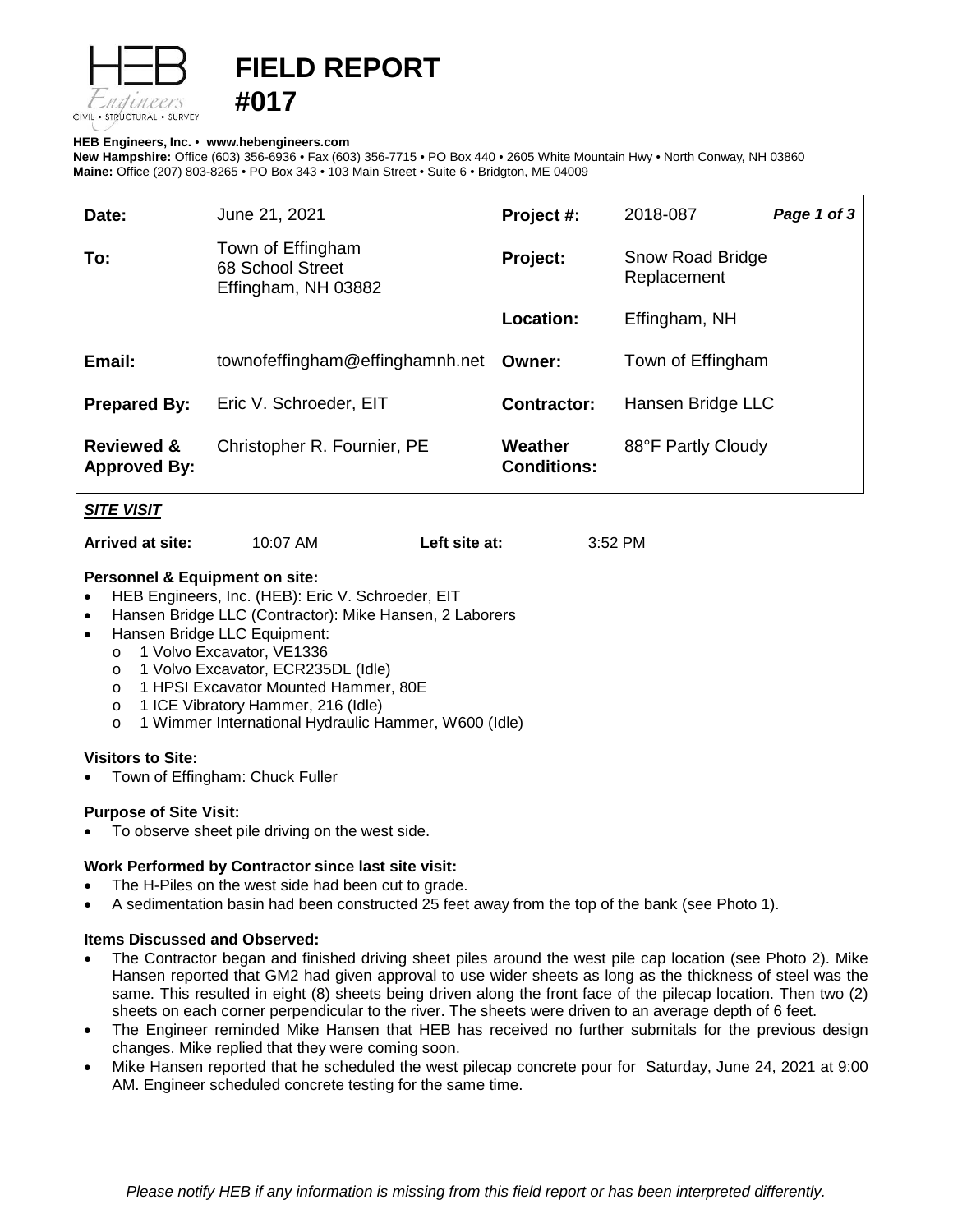- Mike Hansen asked if the Engineer had marked up the east pilecap with a sharpie. The Engineer did not and it remains unkown who wrote on the pilecap (see Photo 3).
- Chuck Fuller received complaints from locals that the Contractor did not work Wednesday, June 16 Friday, June 18, 2021. The Engineer confirmed that the Contractor did work Wednesday and Thursday (June 16 and 17, 2021). Mike Hansen stated that they were not working Friday (June 18, 2021) due to Laconia Bike Week traffic.

# **Work Scheduled:**

- Tuesday, June 22, 2021 Place west pilecap form and rebar.
- Thursday, June 24, 2021- West pilecap concrete pour.

# **Outstanding Construction Issues:**

• The Contractor needs to provide revised GM2 design information regarding pile cap dimensions (FR #011, 06- 10-21).

# **Next Observation:**

• Thursday, June 24, 2021.

## **Photos:**

• Taken by EVS on Monday June 21, 2021.



Photo 1: Sedimentation basin on standby for concrete pour.